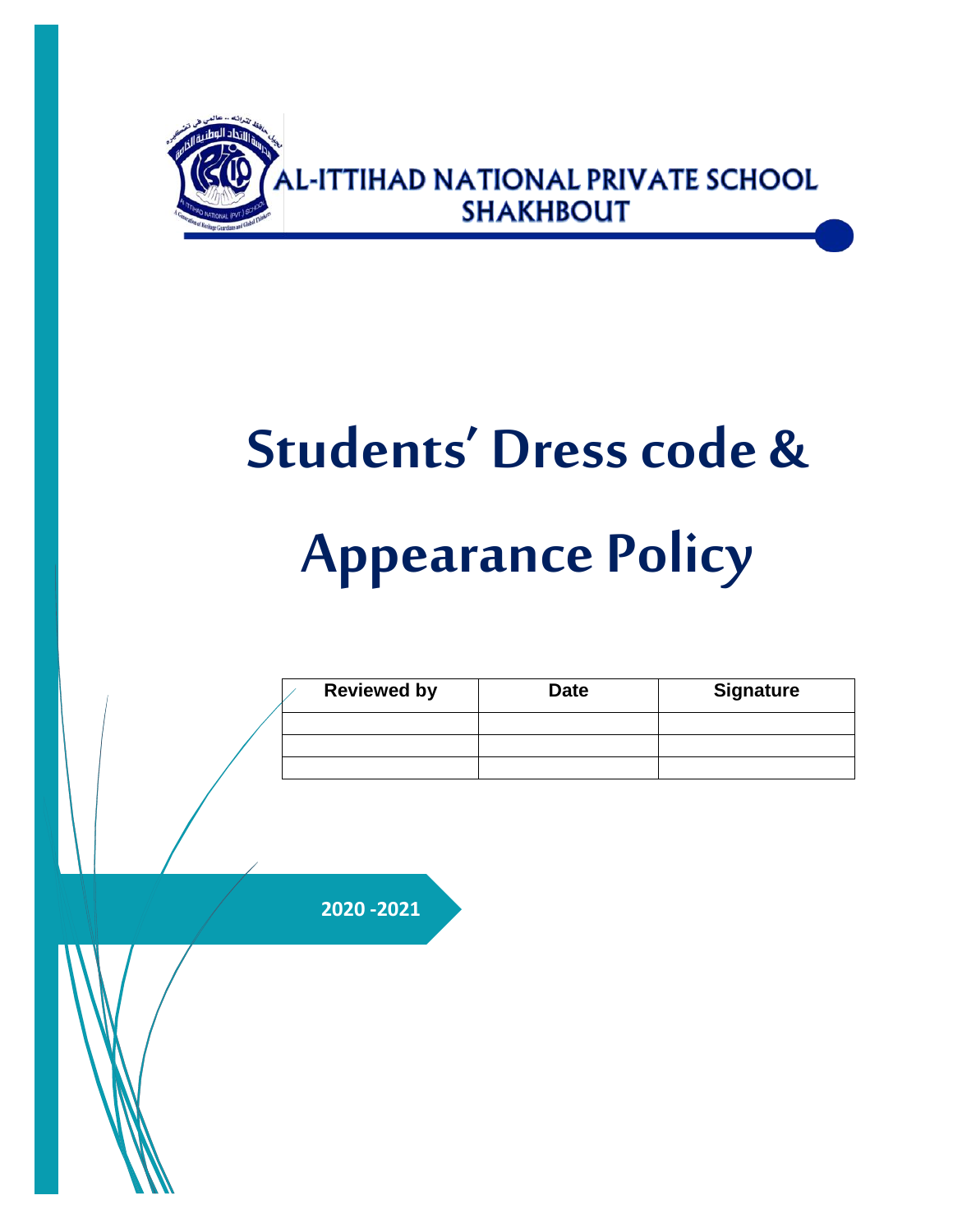## **Purpose:**

Al Ittihad National Private School believes that a safe and disciplined learning environment is the first requirement of a high performing school. The implementation of school uniforms will help minimize disruptive behavior, promote respect for oneself and others, build school community spirit, and help to maintain high academic standards. The administration also feels that wearing school uniform by students will help lessen the impact of socioeconomic differences, and it allows for identification of intruders on campus and in using of schooltransportation.

## **INPSS Mission**

We at INPS Shakhbout are committed to the intellectual and personal development of our students by providing programs that inspire and empower them to be active national and global citizens.

## **INPSS Vision**

To create a generation of heritage guardians and global thinkers.

## **INPSS Core Values**

- $\checkmark$  Honesty
- $\checkmark$  Tolerance
- $\checkmark$  Loyalty
- $\checkmark$  Belonging
- $\checkmark$  Respect
- $\checkmark$  Resilience
- $\checkmark$  Empathy

### **Appearance:**

All students are to be groomed and dressed appropriately for the school and the school

activities. A students' dress and appearance shall:

- 1- Support the learning environment.
- 2- Reflect practices of good hygiene and cleanliness.

Reasonable consideration shall be made for those students who has medical reason and request a waiver of a particular guideline for dress or appearance. The waiver request shall be in writing from the parents / guardian and approved by the principal. School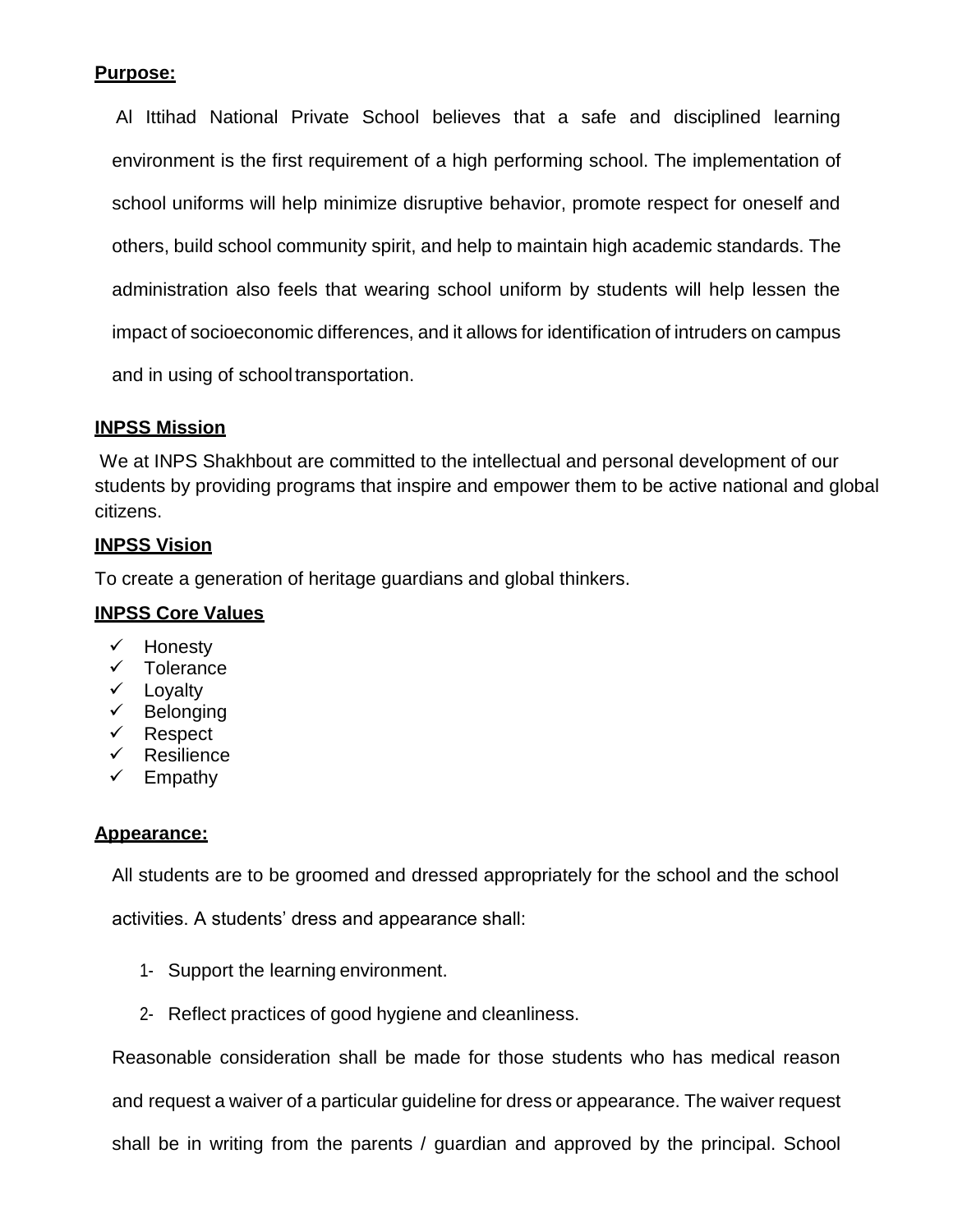administrations have the right to request additional documentation from medical or health provider's entities if needed.

The students involved in special duties, activates, or projects that required different dress during school events will have a written waiver from the department's Heads of Sections.

# **Requirements**

**A. Trousers:**

# **1.Trousers used for boys from grade 1 - 12**

- Dark blue trousers with two side pockets 60% polyester 40% cotton
- Should fit properly.

# **2.Short used for KG1 and KG2 students**

- Dark blue short with two side pockets
- Adjustable waist

# **B. Dress:**

## **1- KG 1 and KG 2 dress**

- Striped blue and white dress 80% cotton 20% polyester
- Length: below the knee
- round collar
- 5 x 5 cm School logo on the left side

## **2- Girls dress from grade 1- 4**

- Dark blue sleeveless dress pleated on both side of theskirt
- Length: below the knee
- 5 x 5 cm School logo on the left side

## **3- Girls dress from grade5-12**

- Dark blue sleeveless dress
- A line shape with two hiding pockets
- Length: below the ankle
- 5 x 5 cm School logo on the left side

## **C. Shirt Styles for all students from grade 1-12**